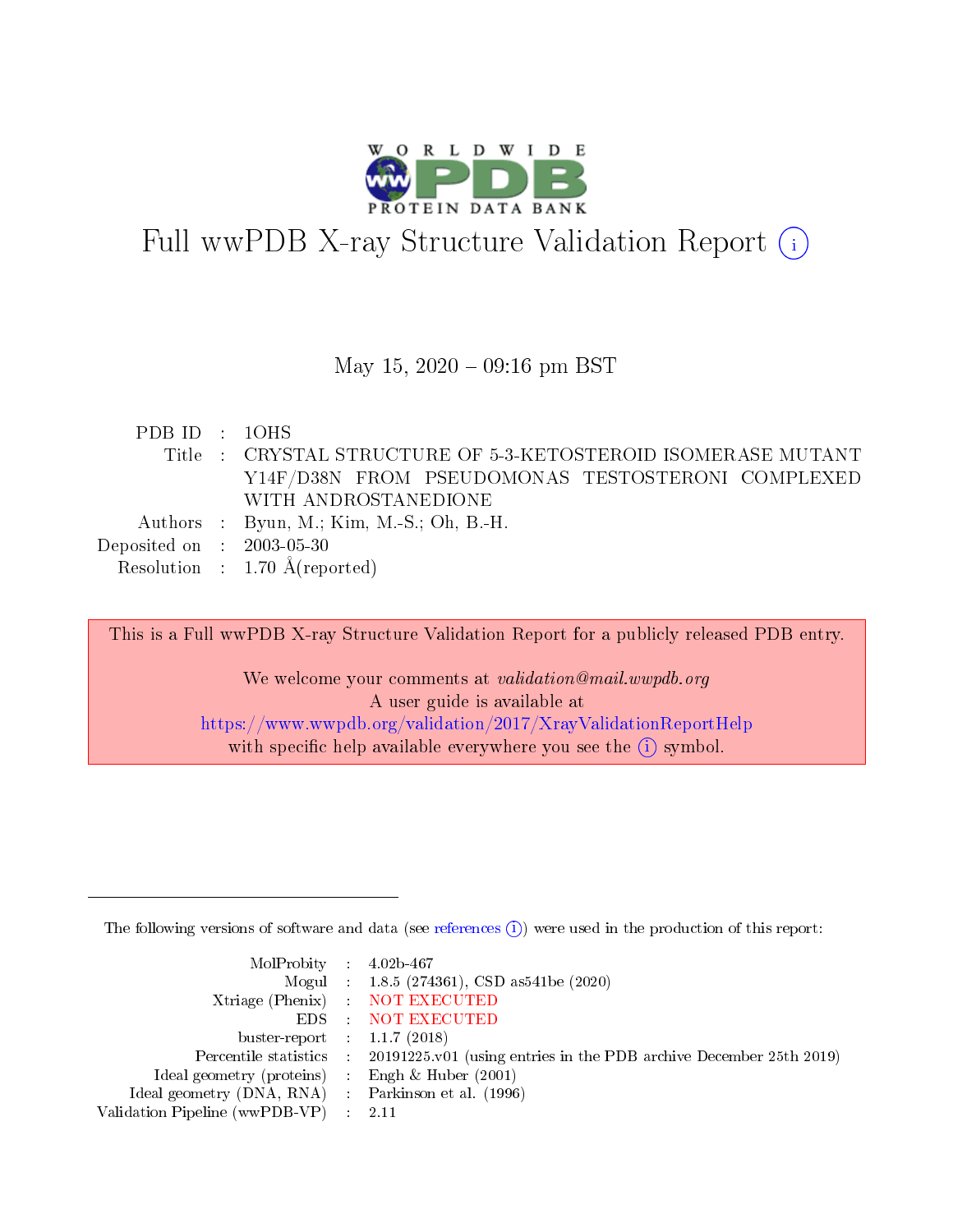# 1 [O](https://www.wwpdb.org/validation/2017/XrayValidationReportHelp#overall_quality)verall quality at a glance  $(i)$

The following experimental techniques were used to determine the structure: X-RAY DIFFRACTION

The reported resolution of this entry is 1.70 Å.

Percentile scores (ranging between 0-100) for global validation metrics of the entry are shown in the following graphic. The table shows the number of entries on which the scores are based.



| Metric                | Whole archive        | Similar resolution                                         |  |  |
|-----------------------|----------------------|------------------------------------------------------------|--|--|
|                       | $(\#\text{Entries})$ | $(\#\text{Entries}, \text{resolution range}(\text{\AA}) )$ |  |  |
| Clashscore            | 141614               | $4695(1.70-1.70)$                                          |  |  |
| Ramachandran outliers | 138981               | $4610(1.70-1.70)$                                          |  |  |
| Sidechain outliers    | 138945               | $4610(1.70-1.70)$                                          |  |  |

The table below summarises the geometric issues observed across the polymeric chains and their fit to the electron density. The red, orange, yellow and green segments on the lower bar indicate the fraction of residues that contain outliers for  $\geq=3$ , 2, 1 and 0 types of geometric quality criteria respectively. A grey segment represents the fraction of residues that are not modelled. The numeric value for each fraction is indicated below the corresponding segment, with a dot representing fractions  $\leq=5\%$ 

Note EDS was not executed.

| Mol | Chain $ $ | $\mid$ Length | Quality of chain |     |  |
|-----|-----------|---------------|------------------|-----|--|
|     | А         | 125           | 80%              | 18% |  |
|     | В         | 125           | 86%              | 13% |  |
|     | $\cap$    | 125           | 74%              | 24% |  |
|     |           | 125           | 80%              | 18% |  |

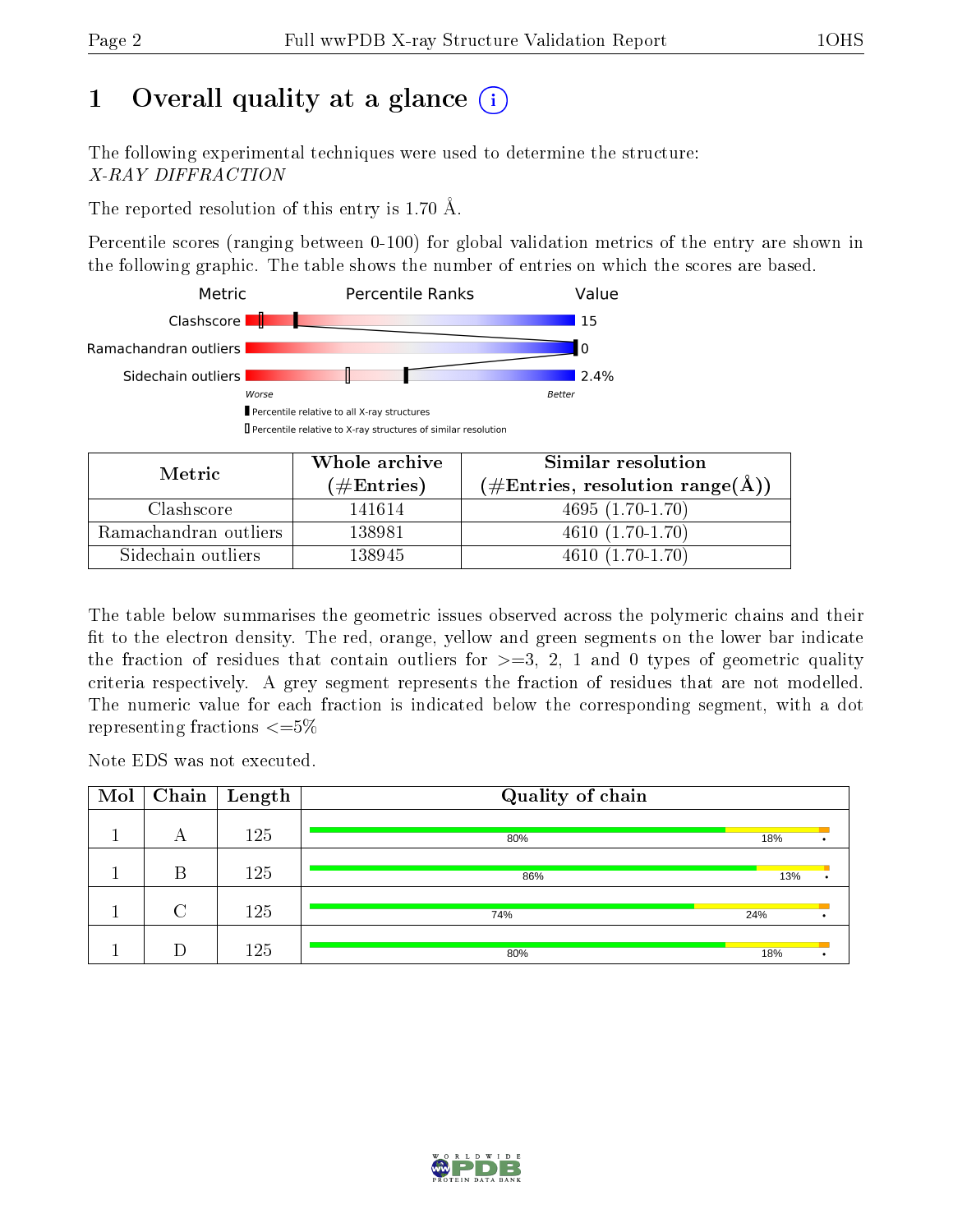# 2 Entry composition (i)

There are 3 unique types of molecules in this entry. The entry contains 4262 atoms, of which 0 are hydrogens and 0 are deuteriums.

In the tables below, the ZeroOcc column contains the number of atoms modelled with zero occupancy, the AltConf column contains the number of residues with at least one atom in alternate conformation and the Trace column contains the number of residues modelled with at most 2 atoms.

| Mol | Chain | Residues | Atoms         |               |     |     |    |  | $ZeroOcc \   \$ AltConf | $\operatorname{Trace}$ |
|-----|-------|----------|---------------|---------------|-----|-----|----|--|-------------------------|------------------------|
|     |       | 125      | Total         |               |     |     | S  |  |                         |                        |
|     | А     |          | 945           | 599           | 166 | 177 | -3 |  |                         |                        |
|     | B     | 125      | Total         | C             | N   |     | S  |  |                         |                        |
|     |       |          | 945           | 599           | 166 | 177 | -3 |  |                         |                        |
|     | C     |          | $\rm Total$   | $\mathcal{C}$ | N   |     | S  |  |                         |                        |
|     | 125   | 945      | 599           | 166           | 177 | -3  |    |  |                         |                        |
|     | 125   | Total    | $\mathcal{C}$ |               |     | S   |    |  |                         |                        |
|     |       | 945      | 599           | 166           | 177 | 3   |    |  |                         |                        |

• Molecule 1 is a protein called STEROID DELTA-ISOMERASE.

There are 12 discrepancies between the modelled and reference sequences:

| Chain         | Residue | Modelled   | Actual     | Comment             | Reference         |
|---------------|---------|------------|------------|---------------------|-------------------|
| А             | 14      | PHE        | TYR.       | engineered mutation | <b>UNP P00947</b> |
| А             | 38      | <b>ASN</b> | <b>ASP</b> | engineered mutation | <b>UNP P00947</b> |
| $\mathbf{A}$  | 83      | ILE        | THR        | conflict            | <b>UNP P00947</b> |
| B             | 214     | PHE        | TYR        | engineered mutation | <b>UNP P00947</b> |
| B             | 238     | <b>ASN</b> | <b>ASP</b> | engineered mutation | <b>UNP P00947</b> |
| B             | 283     | ILE        | $\rm THR$  | conflict            | <b>UNP P00947</b> |
| $\bigcap$     | 14      | <b>PHE</b> | TYR.       | engineered mutation | <b>UNP P00947</b> |
| $\mathcal{C}$ | 38      | <b>ASN</b> | ASP        | engineered mutation | <b>UNP P00947</b> |
| $\rm C$       | 83      | ILE        | <b>THR</b> | conflict            | <b>UNP P00947</b> |
| D             | 214     | PHE        | TYR        | engineered mutation | <b>UNP P00947</b> |
| D             | 238     | ASN        | ASP        | engineered mutation | <b>UNP P00947</b> |
| D             | 283     | ILE        | $\rm THR$  | conflict            | P00947<br>NP.     |

• Molecule 2 is 5ALPHA-ANDROSTAN-3,17-DIONE (three-letter code: 5SD) (formula:  $C_{19}H_{28}O_2$ ).

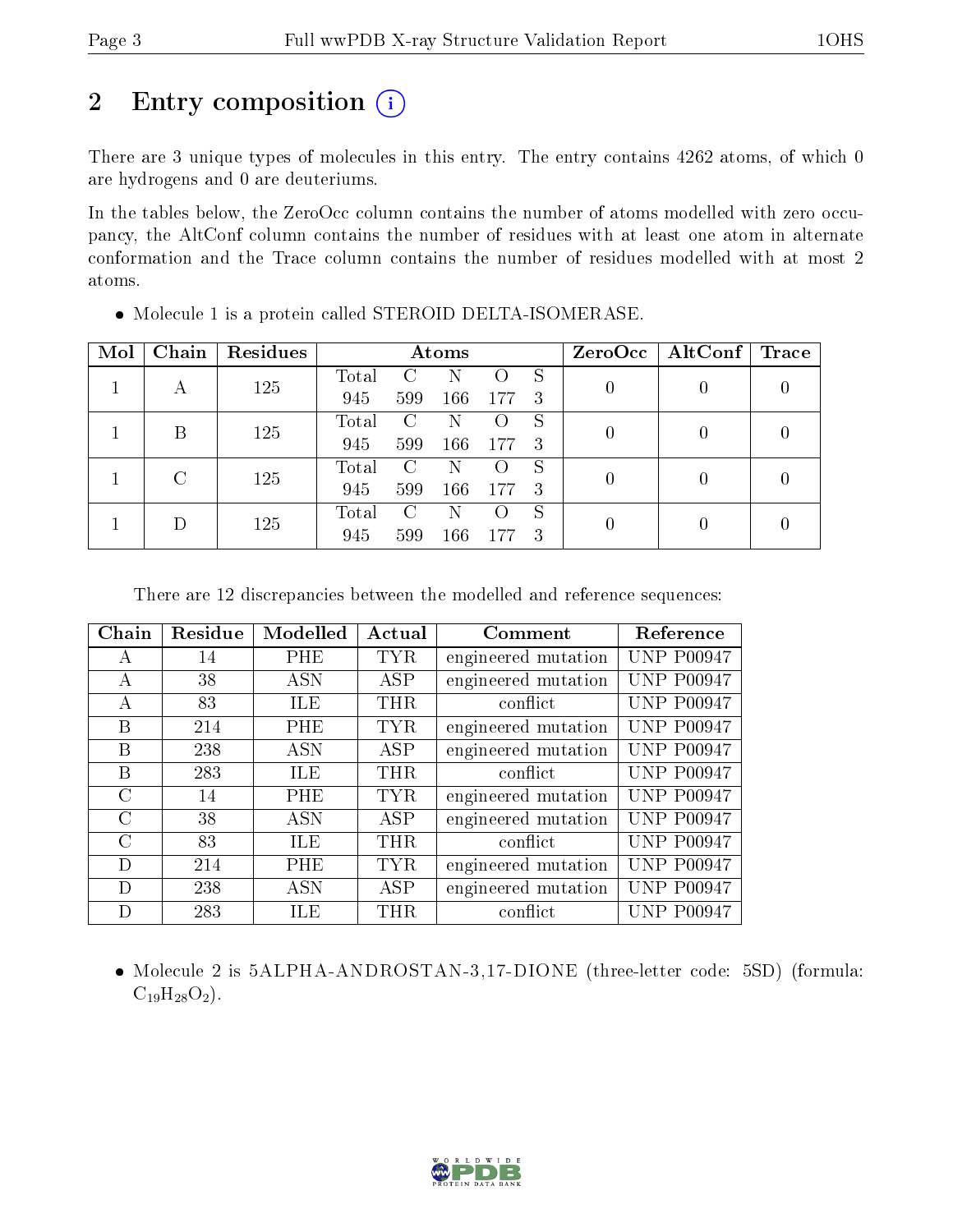

| Mol | Chain   Residues | Atoms                                  | $ZeroOcc \   \ AltConf \  $ |
|-----|------------------|----------------------------------------|-----------------------------|
|     |                  | Total C O<br>21<br>19<br>$\mathcal{D}$ |                             |
|     |                  | Total C O<br>21<br>19<br>$\Omega$      |                             |
|     |                  | Total C O<br>21<br>19<br>$\Omega$      |                             |

• Molecule 3 is water.

| Mol |   | Chain   Residues | Atoms                           | ZeroOcc   AltConf |
|-----|---|------------------|---------------------------------|-------------------|
| 3   | А | 101              | Total<br>$\left($<br>101<br>101 |                   |
| 3   | В | 108              | Total<br>$\left($<br>108<br>108 |                   |
| 3   | C | 112              | Total<br>$\Omega$<br>112<br>112 |                   |
| 3   |   | 98               | Total<br>$\left($<br>98<br>98   |                   |

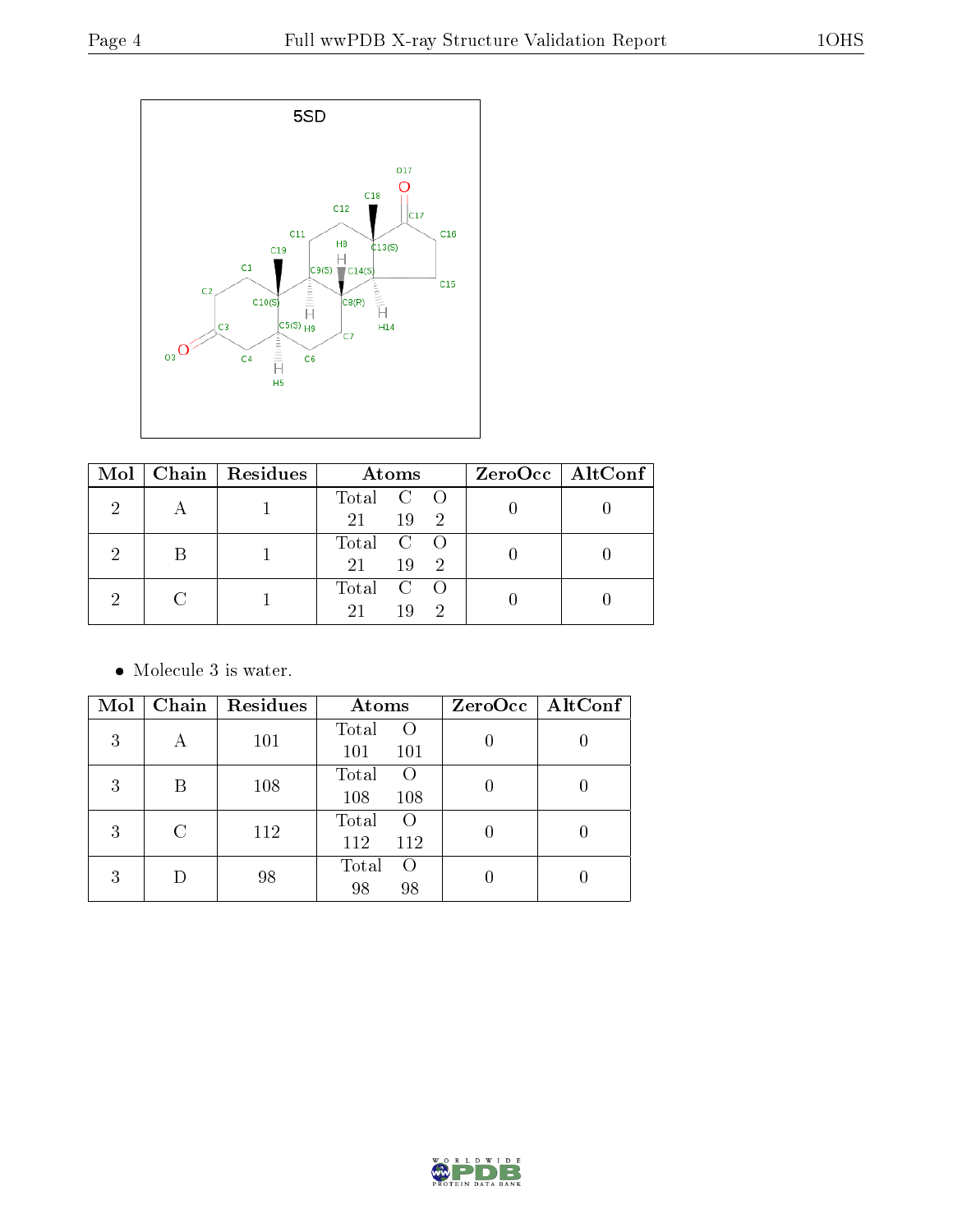## 3 Residue-property plots  $(i)$

These plots are drawn for all protein, RNA and DNA chains in the entry. The first graphic for a chain summarises the proportions of the various outlier classes displayed in the second graphic. The second graphic shows the sequence view annotated by issues in geometry. Residues are colorcoded according to the number of geometric quality criteria for which they contain at least one outlier: green  $= 0$ , yellow  $= 1$ , orange  $= 2$  and red  $= 3$  or more. Stretches of 2 or more consecutive residues without any outlier are shown as a green connector. Residues present in the sample, but not in the model, are shown in grey.

Note EDS was not executed.

• Molecule 1: STEROID DELTA-ISOMERASE



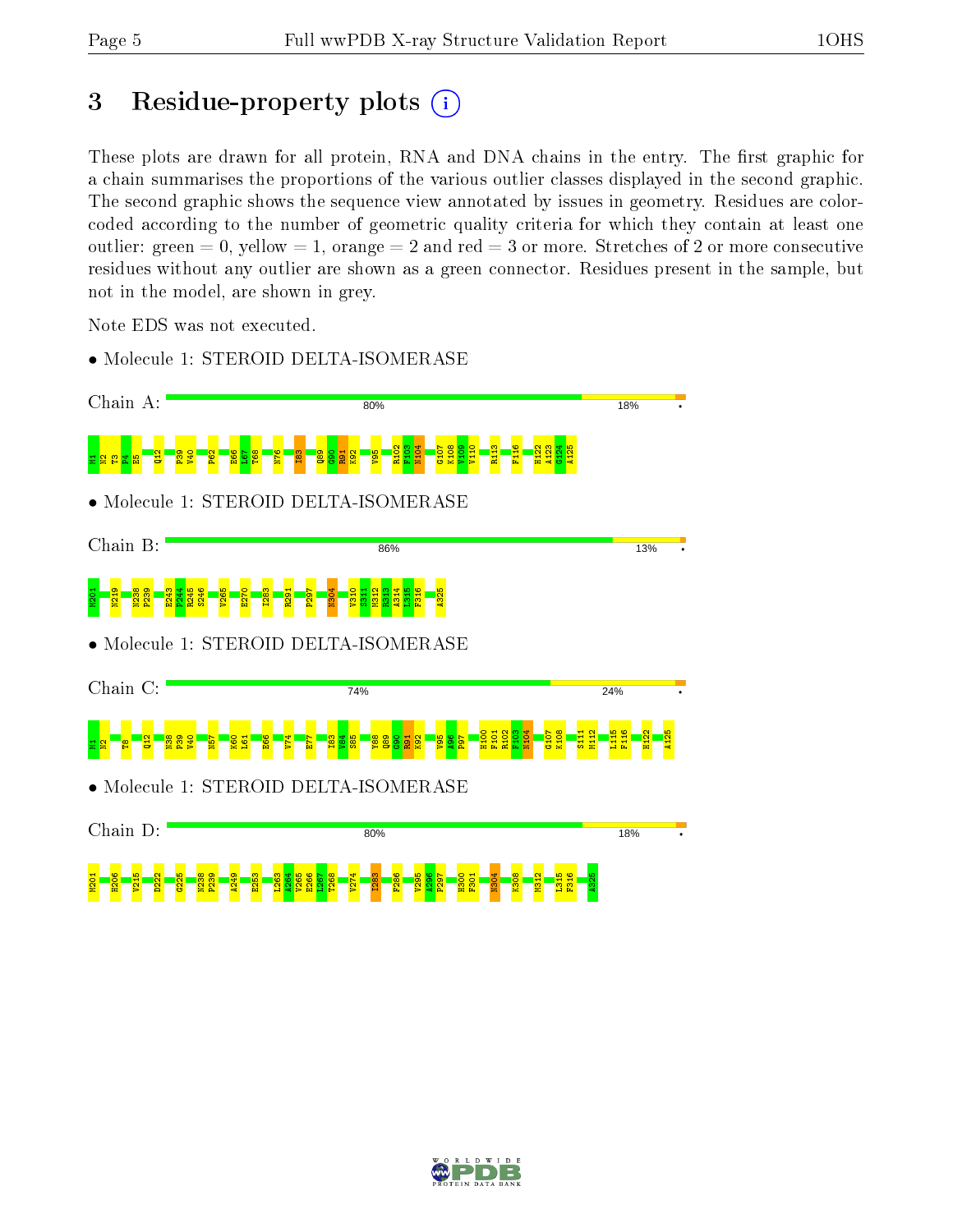# 4 Data and refinement statistics  $(i)$

Xtriage (Phenix) and EDS were not executed - this section is therefore incomplete.

| Property                               | Value                                            | Source    |  |
|----------------------------------------|--------------------------------------------------|-----------|--|
| Space group                            | P 1 21 1                                         | Depositor |  |
| Cell constants                         | 39.42Å<br>$95.62\text{\AA}$<br>$60.70\text{\AA}$ | Depositor |  |
| a, b, c, $\alpha$ , $\beta$ , $\gamma$ | $90.88^\circ$<br>$90.00^\circ$<br>$90.00^\circ$  |           |  |
| Resolution $(A)$                       | 30.00<br>- 1.70                                  | Depositor |  |
| % Data completeness                    | $95.4(30.00-1.70)$                               | Depositor |  |
| (in resolution range)                  |                                                  |           |  |
| $\mathrm{R}_{merge}$                   | 0.03                                             | Depositor |  |
| $\mathrm{R}_{sym}$                     | (Not available)                                  | Depositor |  |
| Refinement program                     | <b>CNS 1.1</b>                                   | Depositor |  |
| $R, R_{free}$                          | , 0.249<br>0.219                                 | Depositor |  |
| Estimated twinning fraction            | No twinning to report.                           | Xtriage   |  |
| Total number of atoms                  | 4262                                             | wwPDB-VP  |  |
| Average B, all atoms $(A^2)$           | 27.0                                             | wwPDB-VP  |  |

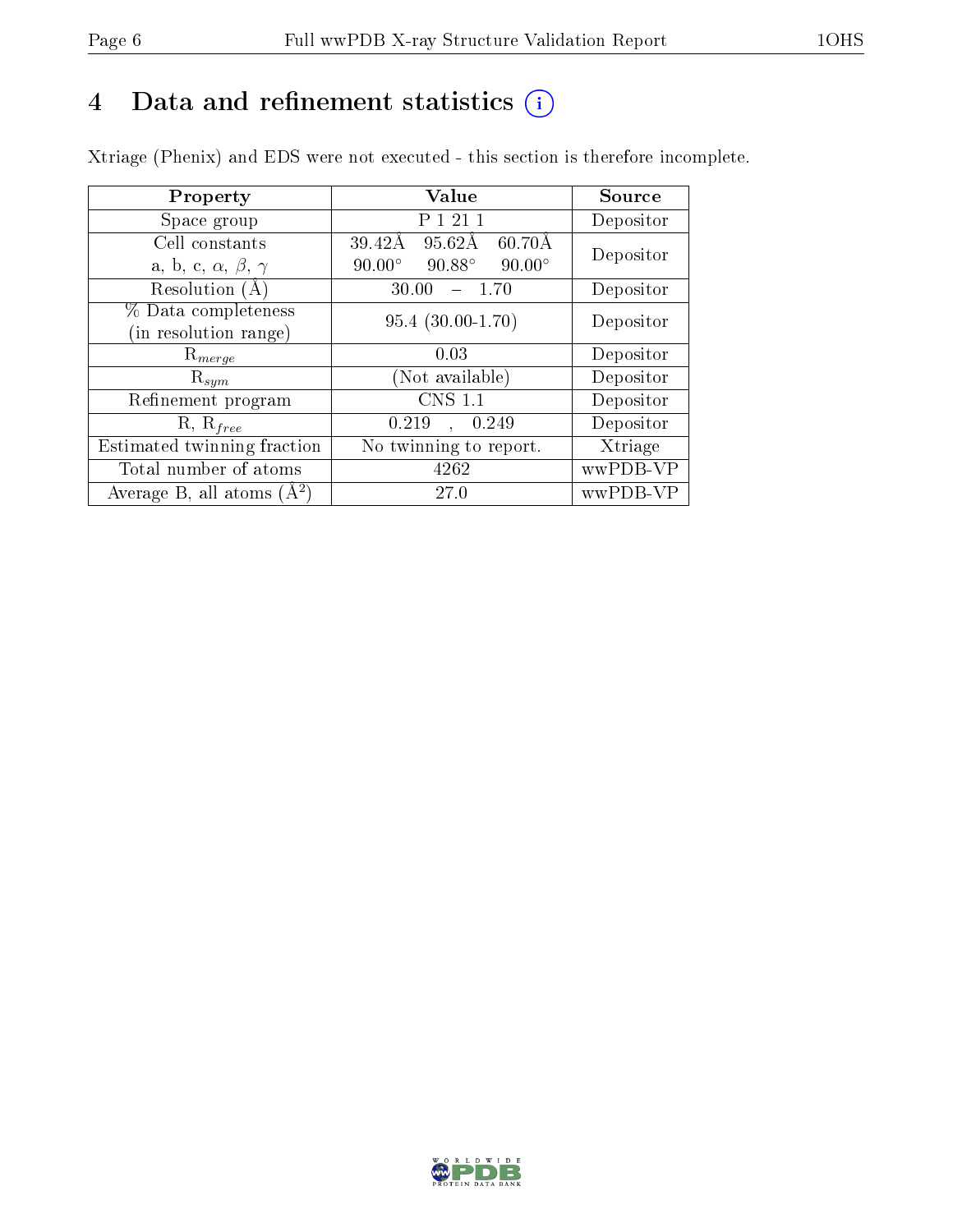# 5 Model quality  $(i)$

### 5.1 Standard geometry  $(i)$

Bond lengths and bond angles in the following residue types are not validated in this section: 5SD

The Z score for a bond length (or angle) is the number of standard deviations the observed value is removed from the expected value. A bond length (or angle) with  $|Z| > 5$  is considered an outlier worth inspection. RMSZ is the root-mean-square of all Z scores of the bond lengths (or angles).

| Mol          | Chain  |      | Bond lengths | Bond angles |             |  |
|--------------|--------|------|--------------|-------------|-------------|--|
|              |        | RMSZ | $\ Z\  > 5$  | <b>RMSZ</b> | $\ Z\  > 5$ |  |
| 1.           |        | 0.33 | 0/963        | 0.60        | 0/1305      |  |
| $\mathbf{1}$ | В      | 0.34 | 0/963        | 0.59        | 0/1305      |  |
| $\mathbf{1}$ | $\cap$ | 0.33 | 0/963        | 0.59        | 0/1305      |  |
| $\mathbf{1}$ | Ð      | 0.32 | 0/963        | 0.56        | /1305       |  |
| All          | Αll    | 0.33 | /3852        | 0.58        | /5220       |  |

There are no bond length outliers.

There are no bond angle outliers.

There are no chirality outliers.

There are no planarity outliers.

### $5.2$  Too-close contacts  $\overline{1}$

In the following table, the Non-H and H(model) columns list the number of non-hydrogen atoms and hydrogen atoms in the chain respectively. The H(added) column lists the number of hydrogen atoms added and optimized by MolProbity. The Clashes column lists the number of clashes within the asymmetric unit, whereas Symm-Clashes lists symmetry related clashes.

| Mol |   |     | $\boxed{\text{Chain}}$ Non-H   H(model) | H(added) |    | $Clashes$   Symm-Clashes |
|-----|---|-----|-----------------------------------------|----------|----|--------------------------|
|     |   | 945 |                                         | 935      | 38 |                          |
|     | B | 945 |                                         | 932      | 22 |                          |
|     | C | 945 |                                         | 935      | 32 |                          |
|     |   | 945 |                                         | 932      | 31 |                          |
| 6)  |   | 21  |                                         | 28       |    |                          |
| 2   | В | 21  |                                         | 28       |    |                          |
| ച   |   | 21  |                                         | 28       |    |                          |
|     |   | 101 |                                         |          |    |                          |
|     |   | 108 |                                         |          |    |                          |

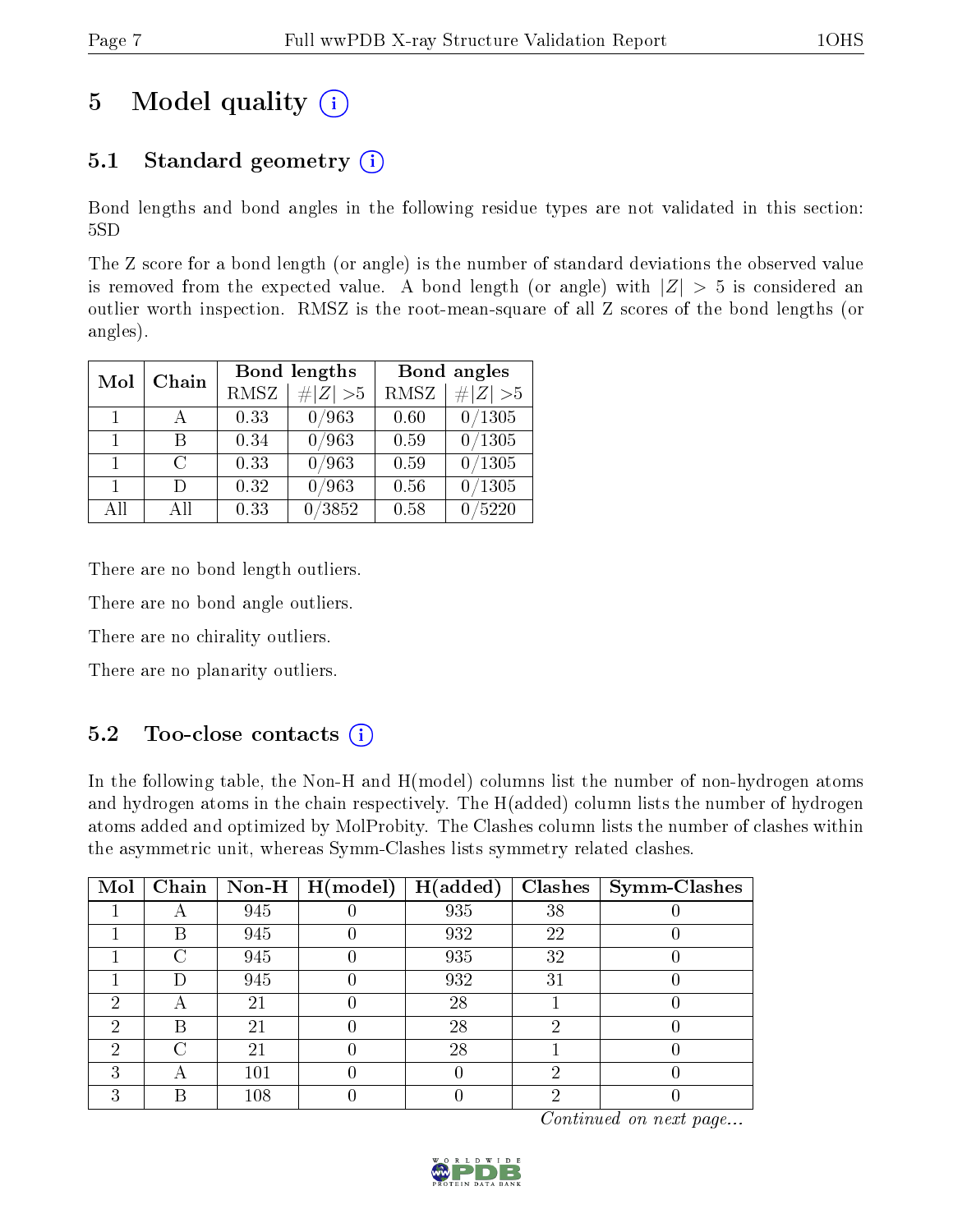Continued from previous page...

| Mol |  |  | Chain   Non-H   H(model)   H(added)   Clashes   Symm-Clashes |
|-----|--|--|--------------------------------------------------------------|
|     |  |  |                                                              |
|     |  |  |                                                              |
|     |  |  |                                                              |

The all-atom clashscore is defined as the number of clashes found per 1000 atoms (including hydrogen atoms). The all-atom clashscore for this structure is 15.

All (115) close contacts within the same asymmetric unit are listed below, sorted by their clash magnitude.

| Atom-1             | Atom-2                                        | Interatomic       | Clash             |  |
|--------------------|-----------------------------------------------|-------------------|-------------------|--|
|                    |                                               | distance $(A)$    | overlap $(A)$     |  |
| 1:D:266:GLU:HB2    | 1:D:283:ILE:HD11                              | 1.43              | 0.97              |  |
| 1:C:66:GLU:HB3     | 1:C:83:ILE:HD11                               | 1.49              | 0.93              |  |
| 1:B:219:ASN:HD21   | 1:B:265:VAL:H                                 | 1.16              | 0.87              |  |
| 1:A:66:GLU:HB2     | 1:A:83:ILE:HD11                               | 1.59              | 0.84              |  |
| 1:A:2:ASN:HD21     | 1:A:107:GLY:HA2                               | 1.48              | $\overline{0.79}$ |  |
| 1:D:283:ILE:HD13   | 1:D:283:ILE:H                                 | 1.47              | 0.78              |  |
| 1:B:219:ASN:ND2    | 1:B:265:VAL:H                                 | 1.83              | 0.76              |  |
| 1:B:297:PRO:HB3    | 1:B:316:PHE:HB3                               | 1.69              | 0.73              |  |
| 1: A:83: ILE:H     | 1:A:83:ILE:HD13                               | 1.54              | 0.73              |  |
| 1:B:238:ASN:HD22   | 1:B:314:ALA:HB3                               | 1.54              | 0.73              |  |
| 1: A:91: ARG: HE   | 1:A:123:ALA:HB1                               | 1.55              | 0.72              |  |
| 1: D: 266: GLU: O  | 1:D:283:ILE:HD13                              | 1.91              | 0.71              |  |
| 1:A:104:ASN:HD22   | 1:A:104:ASN:C                                 | 1.95              | $\overline{0}.70$ |  |
| 1: A:83: ILE: HG12 | 3:A:2081:HOH:O                                | 1.91              | 0.70              |  |
| 1:D:283:ILE:HG12   | 3:D:2063:HOH:O                                | 1.94              | 0.67              |  |
| 1:C:83:ILE:HD13    | 3:C:2078:HOH:O                                | 1.93              | 0.67              |  |
| 1:B:304:ASN:HD22   | 1:B:304:ASN:C                                 | 1.98              | 0.66              |  |
| 1:A:92:LYS:HB2     | 1:A:125:ALA:HA                                | 1.77              | 0.66              |  |
| 1: A:68:THR:CG2    | 1:A:83:ILE:HD12                               | 2.26              | 0.66              |  |
| 1:A:89:GLN:HA      | 1:A:89:GLN:HE21                               | 1.61              | 0.65              |  |
| 1:C:104:ASN:HD22   | 1:C:104:ASN:C                                 | 1.99              | 0.65              |  |
| 1: D:301: PHE:CE1  | $1: D:312: \overline{\text{MET}}: \text{HG2}$ | 2.31              | 0.64              |  |
| 1:D:283:ILE:N      | 1:D:283:ILE:HD13                              | 2.11              | 0.64              |  |
| 1:B:238:ASN:HD21   | 2:B:1326:5SD:H111                             | 1.62              | 0.64              |  |
| 1:D:297:PRO:HB3    | 1:D:316:PHE:HB3                               | 1.81              | 0.62              |  |
| 1:A:104:ASN:HB3    | 1:A:110:VAL:HG11                              | $\overline{1.82}$ | $\overline{0.62}$ |  |
| 1: A:83: ILE:N     | 1:A:83:ILE:HD13                               | 2.14              | 0.62              |  |
| 1: A:66: GLU:O     | 1:A:83:ILE:HD13                               | 2.00              | $\overline{0.62}$ |  |
| 1:C:57:ASN:O       | 1:C:60:LYS:HB2                                | 2.01              | 0.60              |  |
| 1:A:104:ASN:HD21   | 1:A:108:LYS:H                                 | 1.50              | 0.59              |  |
| 1:C:83:ILE:O       | 1:C:83:ILE:HD12                               | 2.03              | 0.59              |  |

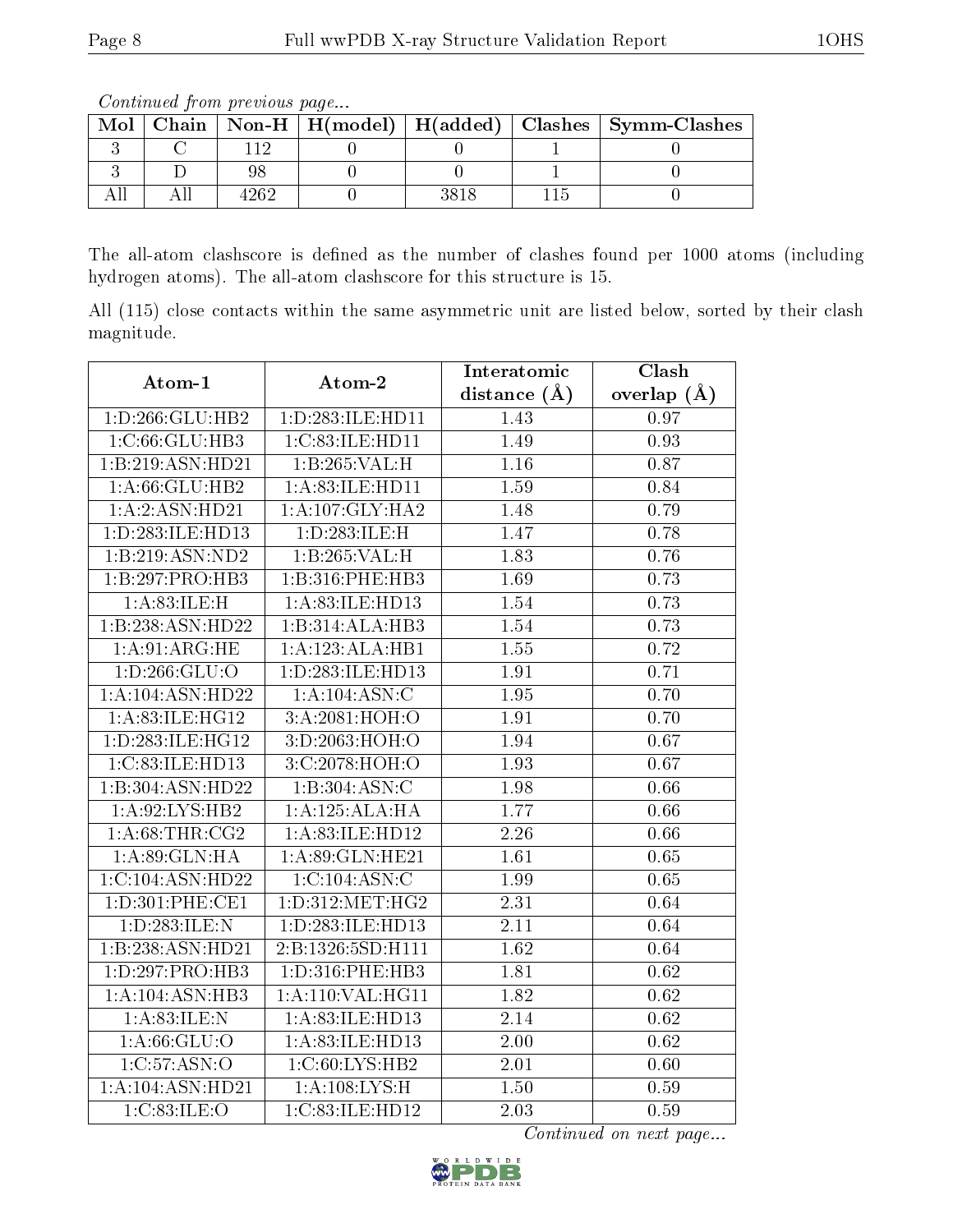| Commuca from previous page      |                              | Interatomic    | Clash           |  |
|---------------------------------|------------------------------|----------------|-----------------|--|
| Atom-1                          | Atom-2                       | distance $(A)$ | overlap $(\AA)$ |  |
| 1:B:283:ILE:HG13                | 3:B:2068:HOH:O               | 2.02           | 0.58            |  |
| 1:C:60:LYS:HB3                  | 1:C:61:LEU:HD22              | 1.85           | 0.58            |  |
| 1:C:91:ARG:H                    | 1:C:91:ARG:HD2               | 1.69           | 0.58            |  |
| 1:D:304:ASN:HD22                | 1:D:304:ASN:C                | 2.07           | 0.58            |  |
| 1:B:238:ASN:HD22                | 1:B:314:ALA:CB               | 2.17           | 0.57            |  |
| 1: A:68:THR:HG23                | 1:A:83:ILE:HD12              | 1.87           | 0.57            |  |
| 1:A:104:ASN:HB3                 | 1: A:110: VAL:CG1            | 2.35           | 0.57            |  |
| 1:C:102:ARG:HB2                 | 1:C:111:SER:HB3              | 1.85           | 0.57            |  |
| 1:C:88:TYR:O                    | 1:C:91:ARG:HD2               | 2.05           | 0.56            |  |
| 1:A:91:ARG:HH21                 | 1:A:123:ALA:CB               | 2.19           | 0.56            |  |
| $1: D: 266: \overline{GLU:HB2}$ | 1:D:283:ILE:CD1              | 2.27           | 0.56            |  |
| 1: D:268: THR:CG2               | 1:D:283:ILE:HD12             | 2.36           | 0.56            |  |
| 1:B:291:ARG:HG2                 | 1:B:325:ALA:C                | 2.26           | 0.56            |  |
| 1:A:89:GLN:HA                   | 1: A:89: GLN: NE2            | 2.21           | 0.54            |  |
| 1:A:104:ASN:ND2                 | 1:A:108:LYS:H                | 2.07           | 0.52            |  |
| 1:D:295:VAL:HG12                | 1: D: 297: PRO:HG3           | 1.92           | 0.52            |  |
| 1:C:89:GLN:HB2                  | 1:C:91:ARG:NH1               | 2.25           | 0.52            |  |
| 1:B:304:ASN:HB3                 | 1:B:310:VAL:HG11             | 1.93           | 0.51            |  |
| 1:A:2:ASN:HB2                   | 1:A:76:ASN:OD1               | 2.10           | 0.51            |  |
| 1:A:91:ARG:HH21                 | 1:A:123:ALA:HB1              | 1.74           | 0.51            |  |
| 1: A:40: VAL:HG13               | 1: A:113:ARG:NH2             | 2.26           | 0.50            |  |
| 1:C:40:VAL:HB                   | 1:C:115:LEU:HD23             | 1.93           | 0.50            |  |
| 1:C:61:LEU:N                    | 1:C:61:LEU:HD22              | 2.26           | 0.49            |  |
| 1:C:97:PRO:HB3                  | 1:C:116:PHE:HB3              | 1.95           | 0.49            |  |
| 1:D:249:ALA:O                   | 1: D: 253: GLU: HG3          | 2.13           | 0.49            |  |
| 1:B:246:SER:HB2                 | 1:D:206:HIS:HA               | 1.94           | 0.49            |  |
| 1:C:100:HIS:HD2                 | 1:D:300:HIS:HD2              | 1.60           | 0.48            |  |
| 1:A:122:HIS:HE1                 | 1:B:270:GLU:OE2              | 1.96           | 0.48            |  |
| 1:C:104:ASN:HD21                | 1: C: 108: LYS:H             | 1.62           | 0.48            |  |
| 1:B:304:ASN:ND2                 | 1:B:304:ASN:C                | 2.65           | 0.48            |  |
| 1:B:219:ASN:HD21                | 1: B:265:VAL: N              | 1.97           | 0.48            |  |
| 1:D:268:THR:HG23                | 1: D: 283: ILE: HD12         | 1.96           | 0.48            |  |
| 1: D: 215: VAL: HG13            | 1: D: 265: VAL: CG1          | 2.44           | 0.47            |  |
| 1: A:3:THR:HB                   | 1: A: 5: GLU: OE1            | 2.15           | 0.47            |  |
| 1:C:85:SER:HB3                  | 1:C:92:LYS:NZ                | 2.29           | 0.47            |  |
| 1:C:104:ASN:ND2                 | 1:C:108:LYS:H                | 2.12           | 0.47            |  |
| 1:C:122:HIS:HB3                 | $1:C:125:ALA:H\overline{B3}$ | 1.96           | 0.47            |  |
| 1:C:8:THR:HG22                  | 1:C:12:GLN:HE21              | 1.79           | 0.47            |  |
| 1:D:304:ASN:ND2                 | 1: D: 308: LYS: H            | 2.11           | 0.47            |  |
| 1: A:91: ARG:NE                 | 1:A:123:ALA:HB1              | 2.28           | 0.47            |  |
| 1:A:95:VAL:HG11                 | 2:A:1126:5SD:H1C2            | 1.98           | 0.46            |  |

Continued from previous page.

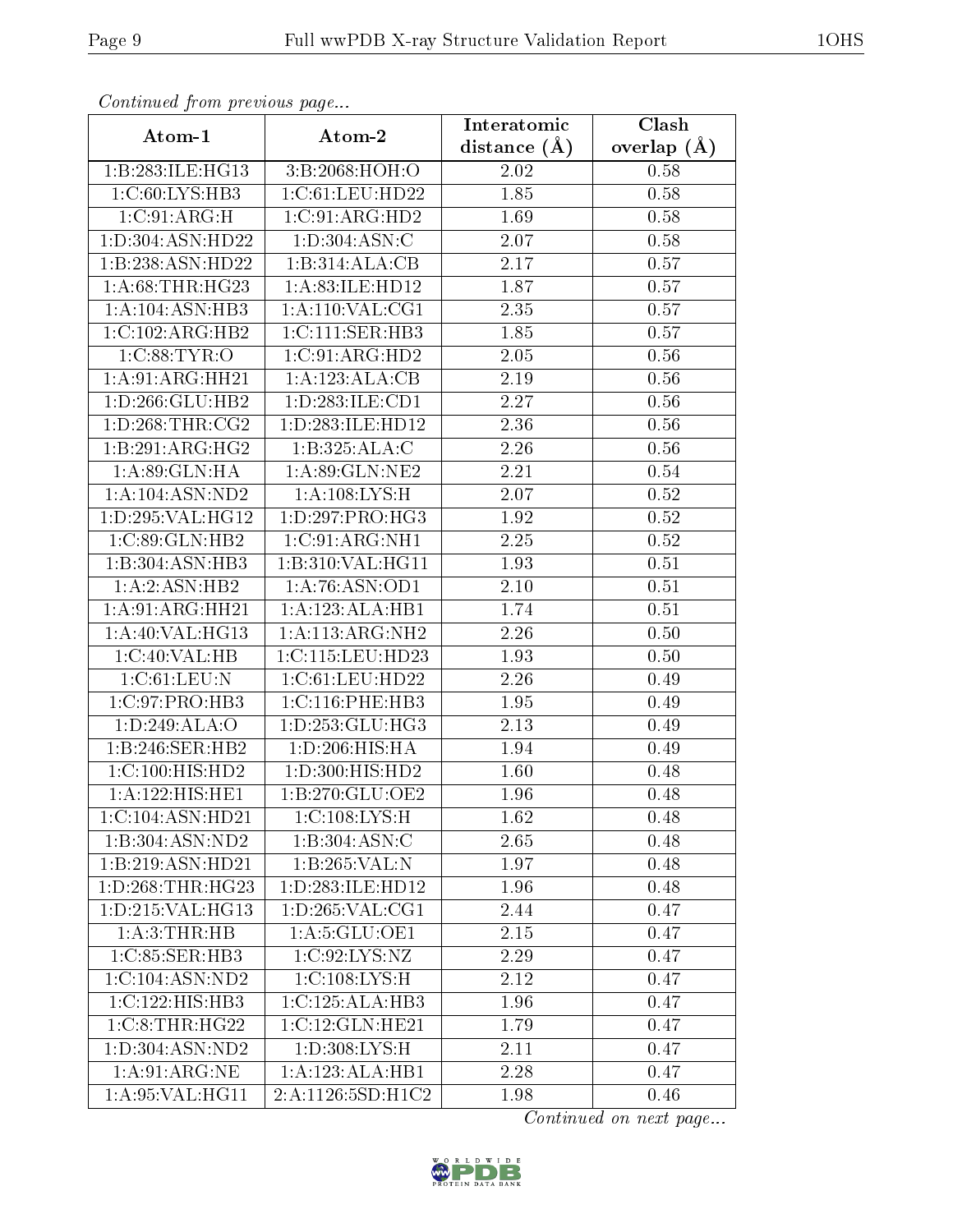| Commaca jibin previous page |                      | Interatomic       | Clash           |  |
|-----------------------------|----------------------|-------------------|-----------------|--|
| Atom-1                      | Atom-2               | distance $(A)$    | overlap $(\AA)$ |  |
| 1:A:91:ARG:NH1              | 1: A:91: ARG: HG3    | 2.30              | 0.46            |  |
| 1:C:66:GLU:HB3              | 1:C:83:ILE:CD1       | 2.34              | 0.46            |  |
| 1:C:89:GLN:HB2              | 1:C:91:ARG:HH11      | 1.81              | 0.46            |  |
| 1:D:239:PRO:HB3             | 1: D: 316: PHE: CZ   | 2.51              | 0.46            |  |
| 1: A:12: GLN: HE21          | 1: A:12: GLN: HA     | 1.81              | 0.46            |  |
| 1:B:291:ARG:HD2             | 1:B:325:ALA:HA       | 1.98              | 0.46            |  |
| 1:A:102:ARG:HB2             | 1:A:102:ARG:HH11     | 1.81              | 0.46            |  |
| 1: D: 266: GLU: CB          | 1: D: 283: ILE: HD11 | 2.31              | 0.46            |  |
| 1:B:239:PRO:HB3             | 1:B:316:PHE:CE1      | 2.51              | 0.45            |  |
| 1: A:5: GLU: H              | 1: A: 5: GLU: CD     | 2.19              | 0.45            |  |
| 1:C:74:VAL:HG12             | 1:D:315:LEU:CD2      | 2.47              | 0.45            |  |
| 1:C:2:ASN:OD1               | 1:C:107:GLY:HA2      | 2.17              | 0.44            |  |
| 1: D: 222: ASP: OD2         | 1:D:225:GLY:HA3      | 2.16              | 0.44            |  |
| 1:C:38:ASN:HA               | 1:C:39:PRO:HA        | 1.80              | 0.44            |  |
| 1:B:245:ARG:HD3             | 3:B:2058:HOH:O       | 2.17              | 0.44            |  |
| 1:C:101:PHE:CE1             | 1:C:112:MET:HG3      | 2.53              | 0.44            |  |
| 1: A:89: GLN:CA             | 1:A:89:GLN:HE21      | 2.25              | 0.44            |  |
| 1:D:263:LEU:HD23            | 1: D: 286: PHE: HB3  | 2.00              | 0.44            |  |
| 1:C:115:LEU:HD22            | 1:D:274:VAL:HG12     | 1.99              | 0.43            |  |
| 1:D:304:ASN:HD21            | 1: D: 308: LYS:H     | 1.66              | 0.43            |  |
| 1:A:2:ASN:HA                | 1:A:2:ASN:HD22       | 1.68              | 0.43            |  |
| 1:D:238:ASN:HA              | 1: D: 239: PRO: HA   | 1.91              | 0.43            |  |
| 1:C:101:PHE:HE1             | 1:C:112:MET:HG3      | 1.84              | 0.43            |  |
| 1:C:104:ASN:ND2             | 1:C:104:ASN:C        | 2.70              | 0.43            |  |
| 1:A:104:ASN:ND2             | 1:A:104:ASN:C        | 2.66              | 0.42            |  |
| 1: D: 283: ILE: N           | 1:D:283:ILE:CD1      | $\overline{2}.80$ | 0.42            |  |
| 1:C:95:VAL:HG21             | 2:C:1126:5SD:H1C2    | 2.01              | 0.42            |  |
| 1:B:304:ASN:HB3             | 1:B:310:VAL:CG1      | 2.49              | 0.42            |  |
| 1:A:39:PRO:HB3              | 1: A:116: PHE:CE1    | 2.54              | 0.42            |  |
| 1:C:115:LEU:CD2             | 1: D:274:VAL:HG12    | 2.50              | 0.41            |  |
| 1:D:283:ILE:HA              | 1:D:295:VAL:O        | 2.20              | 0.41            |  |
| 1:C:39:PRO:HB3              | 1: C: 116: PHE: CE1  | 2.55              | 0.41            |  |
| 1: A:83: ILE: CD1           | 1: A:83: ILE:N       | 2.82              | 0.41            |  |
| 1:B:243:GLU:OE1             | 1: D: 201: MET: SD   | 2.79              | 0.41            |  |
| 1:D:215:VAL:HG13            | 1: D: 265: VAL:HG12  | 2.01              | 0.41            |  |
| 1: A:66: GLU:HB2            | 1:A:83:ILE:CD1       | 2.41              | 0.41            |  |
| 1:A:91:ARG:HG3              | 1:A:91:ARG:HH11      | 1.85              | 0.41            |  |
| 1:C:77:GLU:OE1              | 1:C:100:HIS:HE1      | 2.05              | 0.40            |  |
| 1:B:238:ASN:ND2             | 2:B:1326:5SD:H111    | 2.32              | 0.40            |  |
| 1:B:238:ASN:ND2             | 1:B:316:PHE:HE1      | 2.19              | 0.40            |  |
| 1:A:12:GLN:NE2              | 1:A:12:GLN:HA        | 2.37              | 0.40            |  |

Continued from previous page.

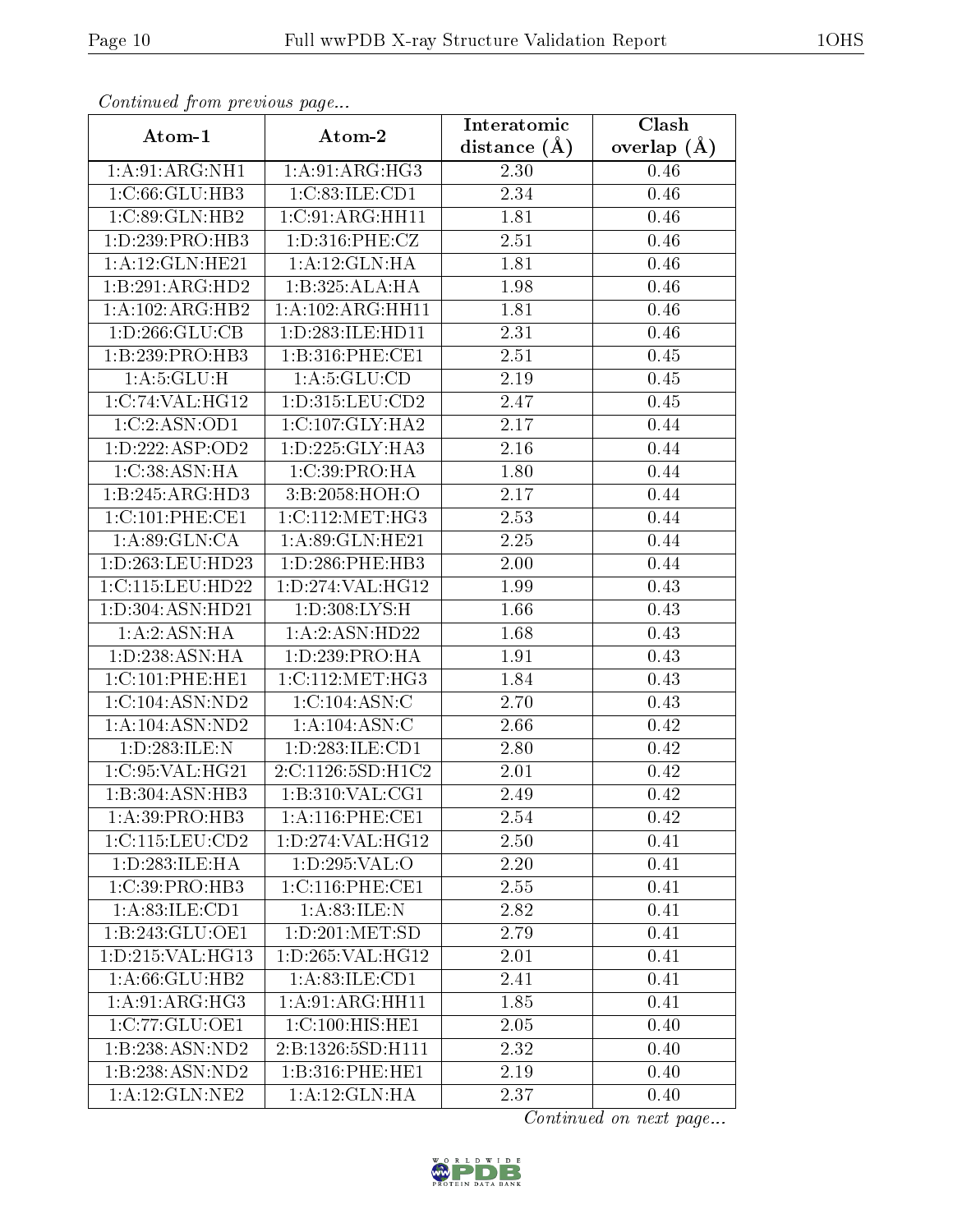| Atom-1                                     | Atom-2           | Interatomic<br>distance (Å | Clash<br>overlap $(A)$ |  |
|--------------------------------------------|------------------|----------------------------|------------------------|--|
| 1: A:62:PRO:HG2                            | 3: A:2066:HOH:O  | 2.21                       | 0.40                   |  |
| $1 \cdot B \cdot 243 \cdot GLLI \cdot HB2$ | 1: D:201: MET:CE | 2.51                       | າ 40                   |  |

Continued from previous page...

There are no symmetry-related clashes.

#### 5.3 Torsion angles  $(i)$

#### 5.3.1 Protein backbone  $(i)$

In the following table, the Percentiles column shows the percent Ramachandran outliers of the chain as a percentile score with respect to all X-ray entries followed by that with respect to entries of similar resolution.

The Analysed column shows the number of residues for which the backbone conformation was analysed, and the total number of residues.

| Mol | Chain   | Analysed        | Favoured    | Allowed   | Outliers | Percentiles    |            |
|-----|---------|-----------------|-------------|-----------|----------|----------------|------------|
|     | А       | 123/125(98%)    | 119 $(97%)$ | $4(3\%)$  |          | $100\,$        | 100        |
|     | B       | $123/125(98\%)$ | 120 (98%)   | $3(2\%)$  |          | <b>100</b>     | 100        |
|     | $\rm C$ | $123/125(98\%)$ | 119 $(97%)$ | 4(3%)     |          | <sub>100</sub> | 100        |
|     | D       | 123/125(98%)    | 121 (98%)   | $2(2\%)$  |          | 100            | $100 \mid$ |
| All | All     | 492/500(98%)    | 479 (97\%)  | $13(3\%)$ |          |                | 100        |

There are no Ramachandran outliers to report.

#### 5.3.2 Protein sidechains  $(i)$

In the following table, the Percentiles column shows the percent sidechain outliers of the chain as a percentile score with respect to all X-ray entries followed by that with respect to entries of similar resolution.

The Analysed column shows the number of residues for which the sidechain conformation was analysed, and the total number of residues.

| Mol | Chain  | Analysed<br>Rotameric   Outliers |           | Percentiles |    |    |
|-----|--------|----------------------------------|-----------|-------------|----|----|
|     |        | $95/95(100\%)$                   | 92(97%)   | 3(3%)       | 39 | 20 |
|     |        | $95/95(100\%)$                   | 93 (98\%) | $2(2\%)$    | 53 | 36 |
|     | $\cap$ | $95/95(100\%)$                   | 93 (98\%) | $2(2\%)$    | 53 | 36 |

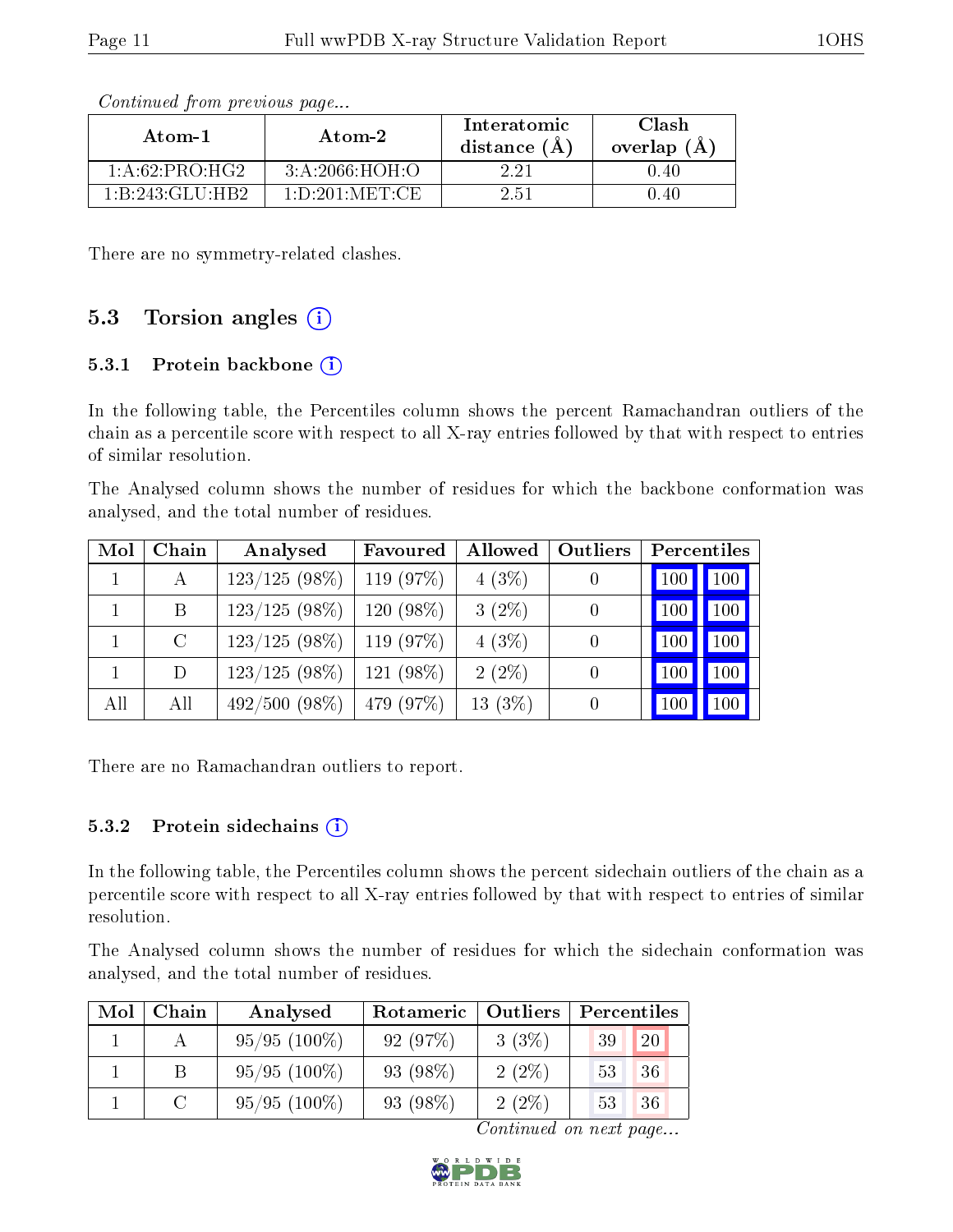Continued from previous page...

| Mol | Chain | Analysed          | Rotameric   Outliers   Percentiles |          |             |    |
|-----|-------|-------------------|------------------------------------|----------|-------------|----|
|     |       | $95/95(100\%)$    | $93(98\%)$                         | $2(2\%)$ | $\sqrt{53}$ | 36 |
|     | All   | $380/380$ (100\%) | 371 (98%)                          | $9(2\%)$ | -49         | 31 |

All (9) residues with a non-rotameric sidechain are listed below:

| Mol | Chain | Res | Type        |
|-----|-------|-----|-------------|
| 1   |       | 83  | ILE         |
| 1   | А     | 91  | $\rm{ARG}$  |
| 1   | А     | 104 | <b>ASN</b>  |
| 1   | B     | 304 | <b>ASN</b>  |
| 1   | В     | 312 | <b>MET</b>  |
| 1   | С     | 91  | ${\rm ARG}$ |
| 1   | C     | 104 | <b>ASN</b>  |
| 1   |       | 283 | ILE         |
|     |       | 304 | <b>ASN</b>  |

Some sidechains can be flipped to improve hydrogen bonding and reduce clashes. All (18) such sidechains are listed below:

| Mol            | Chain                   | Res            | Type                    |
|----------------|-------------------------|----------------|-------------------------|
| $\mathbf{1}$   | A                       | $\overline{2}$ | <b>ASN</b>              |
| $\overline{1}$ | $\overline{A}$          | 12             | <b>GLN</b>              |
| $\overline{1}$ | $\overline{\rm A}$      | 89             | $\overline{\text{GLN}}$ |
| $\mathbf{1}$   | $\overline{A}$          | 100            | <b>HIS</b>              |
| $\mathbf{1}$   | $\overline{\rm A}$      | 104            | <b>ASN</b>              |
| $\mathbf{1}$   | $\overline{A}$          | 122            | <b>HIS</b>              |
| $\mathbf 1$    | $\overline{\mathrm{B}}$ | 212            | <b>GLN</b>              |
| $\mathbf{1}$   | $\overline{\mathrm{B}}$ | 219            | <b>ASN</b>              |
| $\mathbf{1}$   | $\overline{\mathrm{B}}$ | 238            | <b>ASN</b>              |
| $\mathbf{1}$   | $\overline{\mathrm{B}}$ | 257            | <b>ASN</b>              |
| $\mathbf 1$    | $\overline{B}$          | 289            | $\overline{\text{GLN}}$ |
| $\mathbf{1}$   | B                       | 304            | <b>ASN</b>              |
| $\mathbf{1}$   | $\overline{\mathrm{B}}$ | 322            | <b>HIS</b>              |
| $\mathbf{1}$   | $\overline{\rm C}$      | 12             | <b>GLN</b>              |
| $\mathbf 1$    | $\overline{\rm C}$      | 100            | HIS                     |
| 1              | $\overline{\rm C}$      | 104            | ASN                     |
| $\mathbf 1$    | D                       | 300            | <b>HIS</b>              |
| $\overline{1}$ | D                       | 304            | ASN                     |

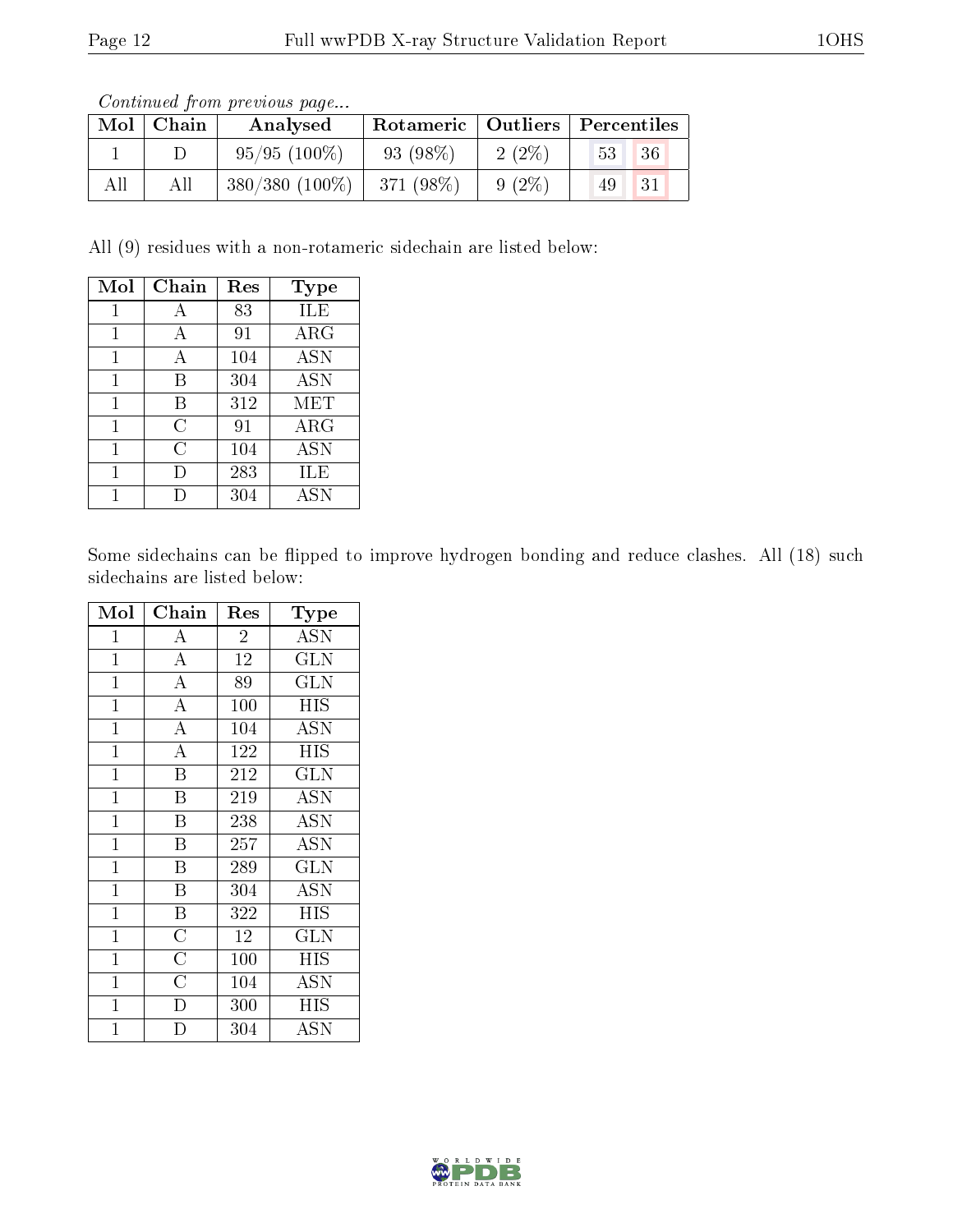#### $5.3.3$  RNA  $(i)$

There are no RNA molecules in this entry.

#### 5.4 Non-standard residues in protein, DNA, RNA chains (i)

There are no non-standard protein/DNA/RNA residues in this entry.

#### 5.5 Carbohydrates (i)

There are no carbohydrates in this entry.

#### 5.6 Ligand geometry  $(i)$

3 ligands are modelled in this entry.

In the following table, the Counts columns list the number of bonds (or angles) for which Mogul statistics could be retrieved, the number of bonds (or angles) that are observed in the model and the number of bonds (or angles) that are defined in the Chemical Component Dictionary. The Link column lists molecule types, if any, to which the group is linked. The Z score for a bond length (or angle) is the number of standard deviations the observed value is removed from the expected value. A bond length (or angle) with  $|Z| > 2$  is considered an outlier worth inspection. RMSZ is the root-mean-square of all Z scores of the bond lengths (or angles).

| Mol | Type | Chain | Link<br>Res |  |                   | Bond lengths |             |          | Bond angles |         |
|-----|------|-------|-------------|--|-------------------|--------------|-------------|----------|-------------|---------|
|     |      |       |             |  | $\mathrm{Counts}$ | RMSZ         | # $ Z  > 2$ | Counts   | RMSZ        | $\# Z $ |
| ച   | 5SD  |       | 1126        |  | 24, 24, 24        | 2.11         | 9(37%)      | 39,39,39 | 1.37        | 5(12%)  |
| ച   | 5SD  |       | 1126        |  | 24, 24, 24        | 2.17         | $10(41\%)$  | 39,39,39 | 1.49        | (17%)   |
|     | 5SD  |       | 1326        |  | 24, 24, 24        | 2.15         | 9(37%)      | 39,39,39 | 1.50        | (17%)   |

In the following table, the Chirals column lists the number of chiral outliers, the number of chiral centers analysed, the number of these observed in the model and the number defined in the Chemical Component Dictionary. Similar counts are reported in the Torsion and Rings columns. '-' means no outliers of that kind were identified.

| Mol | Type | $\mid$ Chain $\mid$ Res $\mid$ |          |                              | Link   Chirals | Torsions | Rings |
|-----|------|--------------------------------|----------|------------------------------|----------------|----------|-------|
|     | 5SE  |                                | 1126     | $\overline{\phantom{a}}$     |                |          |       |
|     |      |                                | $1126 +$ | $\qquad \qquad$              |                |          |       |
|     | 5SE  |                                | 1326     | $\qquad \qquad \blacksquare$ |                |          | 4     |

All (28) bond length outliers are listed below:

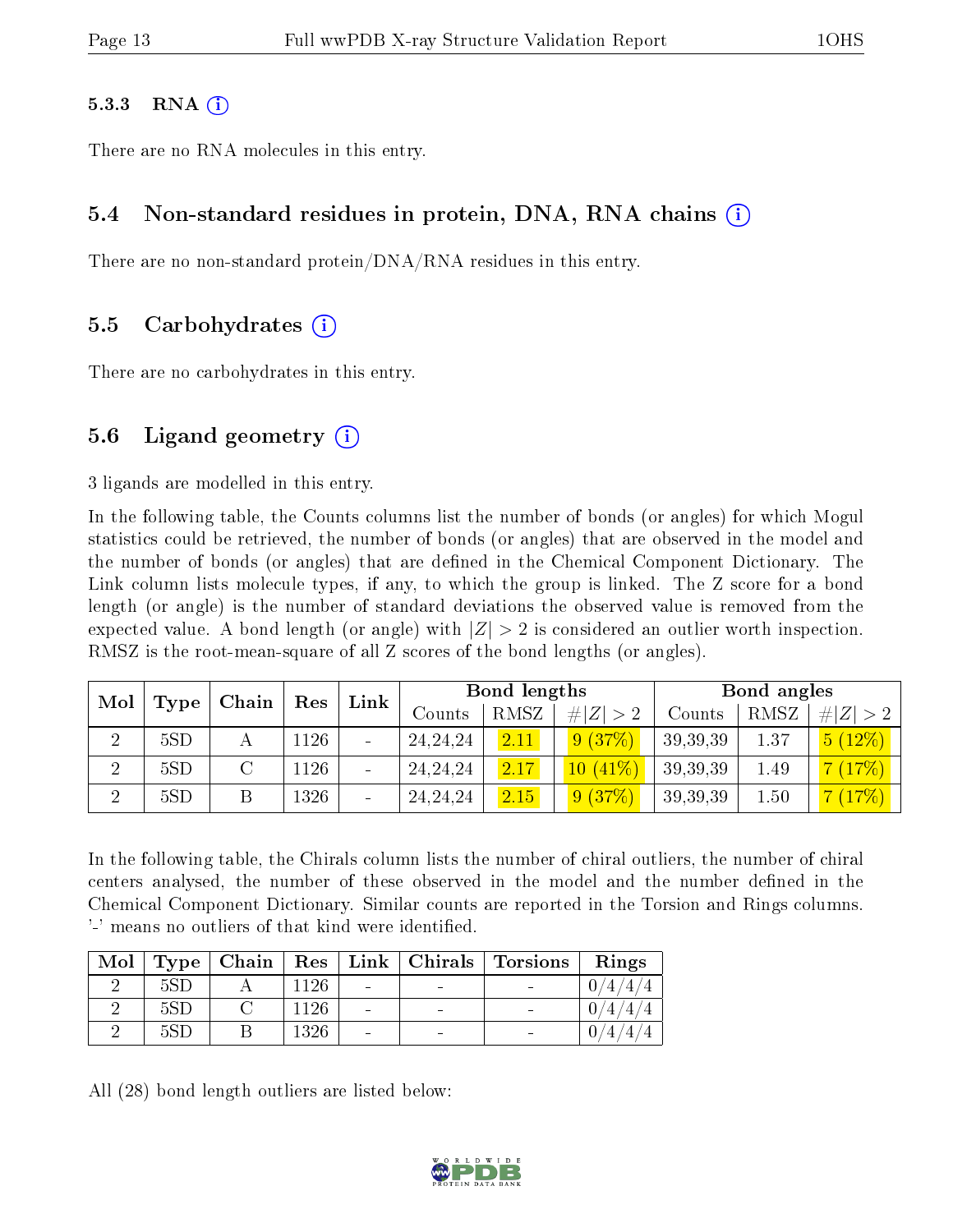| Mol            | Chain                   | Res  | <b>Type</b> | Atoms                        | $Z_{\parallel}$ | $Observed(\AA)$ | $Ideal(\AA)$      |
|----------------|-------------------------|------|-------------|------------------------------|-----------------|-----------------|-------------------|
| $\overline{2}$ | А                       | 1126 | 5SD         | $C4-C3$                      | $-5.22$         | 1.41            | 1.50              |
| $\overline{2}$ | $\overline{\mathrm{B}}$ | 1326 | 5SD         | $C4-C3$                      | $-5.21$         | 1.42            | 1.50              |
| $\overline{2}$ | $\overline{C}$          | 1126 | 5SD         | $C4-C3$                      | $-4.99$         | 1.42            | 1.50              |
| $\overline{2}$ | А                       | 1126 | 5SD         | $C15-C16$                    | 3.88            | 1.62            | 1.53              |
| $\overline{2}$ | $\overline{C}$          | 1126 | 5SD         | $\overline{\text{C15-C16}}$  | 3.82            | 1.61            | 1.53              |
| $\overline{2}$ | $\overline{\mathbf{B}}$ | 1326 | 5SD         | $C15-C16$                    | 3.73            | 1.61            | 1.53              |
| $\overline{2}$ | B                       | 1326 | 5SD         | $C1-C2$                      | 3.08            | 1.59            | 1.53              |
| $\overline{2}$ | $\overline{\rm C}$      | 1126 | 5SD         | $\overline{C1-C2}$           | 3.04            | 1.59            | 1.53              |
| $\overline{2}$ | $\overline{\mathrm{B}}$ | 1326 | 5SD         | $\overline{\text{C12}}$ -C11 | 2.93            | 1.59            | 1.53              |
| $\overline{2}$ | $\overline{C}$          | 1126 | 5SD         | $C12-C11$                    | 2.93            | 1.59            | 1.53              |
| $\overline{2}$ | A                       | 1126 | 5SD         | $C1-C2$                      | 2.89            | 1.59            | 1.53              |
| $\overline{2}$ | $\overline{\rm C}$      | 1126 | 5SD         | $\overline{C10-C9}$          | 2.81            | 1.61            | 1.56              |
| $\overline{2}$ | $\overline{C}$          | 1126 | 5SD         | $C4-C5$                      | 2.80            | 1.59            | 1.53              |
| $\overline{2}$ | B                       | 1326 | 5SD         | $C10-C9$                     | 2.79            | 1.61            | 1.56              |
| $\overline{2}$ | $\overline{C}$          | 1126 | 5SD         | $C19-C10$                    | 2.70            | 1.59            | 1.54              |
| $\overline{2}$ | $\overline{\mathrm{B}}$ | 1326 | 5SD         | $\overline{C4-C5}$           | 2.69            | 1.59            | $\overline{1.53}$ |
| $\overline{2}$ | A                       | 1126 | 5SD         | $C4-C5$                      | 2.69            | 1.59            | 1.53              |
| $\overline{2}$ | А                       | 1126 | 5SD         | $C19-C10$                    | 2.67            | 1.59            | 1.54              |
| $\overline{2}$ | $\bf{A}$                | 1126 | 5SD         | $C12-C11$                    | 2.66            | 1.59            | 1.53              |
| $\overline{2}$ | B                       | 1326 | 5SD         | $C19-C10$                    | 2.65            | 1.59            | 1.54              |
| $\overline{2}$ | $\rm \bar{A}$           | 1126 | 5SD         | $C10-C5$                     | 2.52            | 1.59            | 1.55              |
| $\overline{2}$ | $\overline{\rm C}$      | 1126 | 5SD         | $C8-C9$                      | 2.48            | 1.58            | 1.53              |
| $\overline{2}$ | B                       | 1326 | 5SD         | $C10-C5$                     | 2.43            | 1.59            | 1.55              |
| $\overline{2}$ | $\overline{\rm A}$      | 1126 | 5SD         | $C10-C9$                     | 2.40            | 1.60            | 1.56              |
| $\overline{2}$ | $\overline{C}$          | 1126 | 5SD         | $C10-C5$                     | 2.38            | 1.59            | 1.55              |
| $\overline{2}$ | А                       | 1126 | 5SD         | $\overline{C}$ 8-C9          | 2.38            | 1.58            | 1.53              |
| $\overline{2}$ | B                       | 1326 | 5SD         | $C8-C9$                      | 2.33            | 1.58            | 1.53              |
| $\overline{2}$ | $\overline{C}$          | 1126 | 5SD         | $C13-C17$                    | 2.11            | 1.55            | 1.52              |

All (19) bond angle outliers are listed below:

| Mol            | Chain         | Res  | <b>Type</b> | Atoms                                             | Z       | Observed $(°)$ | $Ideal(^o)$ |
|----------------|---------------|------|-------------|---------------------------------------------------|---------|----------------|-------------|
| $\overline{2}$ | А             | 1126 | 5SD         | $C4-C5-C10$                                       | $-3.59$ | 109.39         | 112.79      |
| $\overline{2}$ | C             | 1126 | 5SD         | $C5-C4-C3$                                        | 3.53    | 119.12         | 112.73      |
| 2              | B             | 1326 | 5SD         | $C5-C4-C3$                                        | 3.37    | 118.83         | 112.73      |
| 2              | C             | 1126 | 5SD         | $C2-C3-C4$                                        | 3.08    | 120.48         | 115.89      |
| 2              | B             | 1326 | 5SD         | C18-C13-C14                                       | 3.06    | 117.49         | 112.98      |
| 2              | B             | 1326 | 5SD         | $C4-C5-C10$                                       | $-2.97$ | 109.98         | 112.79      |
| $\mathcal{P}$  | А             | 1126 | 5SD         | C18-C13-C14                                       | 2.97    | 117.36         | 112.98      |
| $\mathcal{P}$  | B             | 1326 | 5SD         | $C2-C3-C4$                                        | 2.93    | 120.26         | 115.89      |
| $\overline{2}$ | C             | 1126 | 5SD         | $C4-C5-C10$                                       | $-2.89$ | 110.05         | 112.79      |
| $\overline{2}$ | $\mathcal{C}$ | 1126 | 5SD         | C <sub>18</sub> -C <sub>13</sub> -C <sub>14</sub> | 2.81    | 117.13         | 112.98      |
| $\overline{2}$ | А             | 1126 | 5SD         | $C2-C3-C4$                                        | 2.29    | 119.30         | 115.89      |

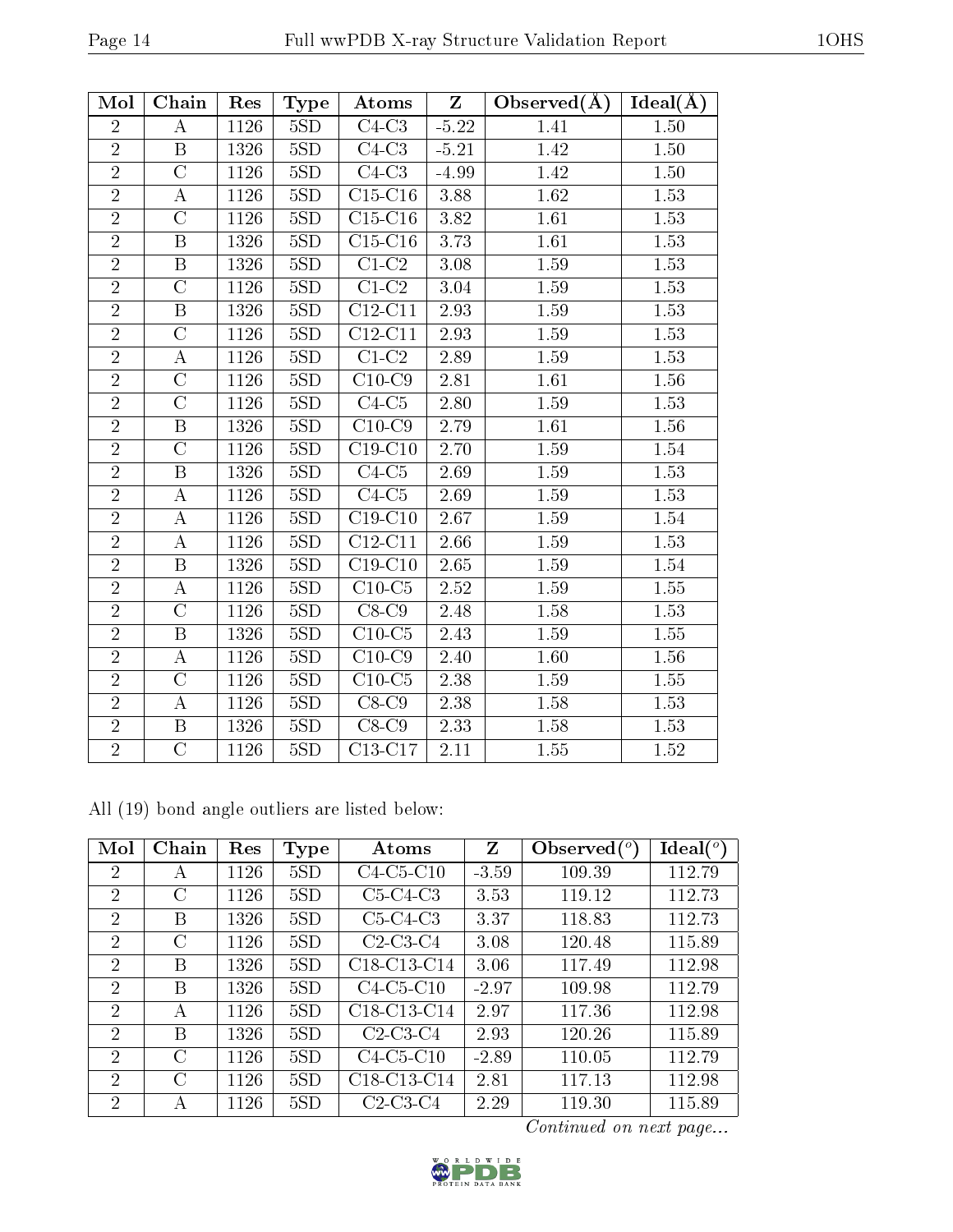| Mol                         | Chain         | Res  | Type | Atoms       | Z       | Observed $(°)$ | Ideal $(^\circ)$ |
|-----------------------------|---------------|------|------|-------------|---------|----------------|------------------|
| $\overline{2}$              | B             | 1326 | 5SD  | O3-C3-C4    | $-2.26$ | 119.09         | 121.96           |
| 2                           | B             | 1326 | 5SD  | $C10-C9-C8$ | $-2.25$ | 110.06         | 112.42           |
| 2                           | $\rm C$       | 1126 | 5SD  | O3-C3-C4    | $-2.24$ | 119.12         | 121.96           |
| $\overline{2}$              | А             | 1126 | 5SD  | $C10-C9-C8$ | $-2.22$ | 110.08         | 112.42           |
| $\overline{2}$              | $\mathcal{C}$ | 1126 | 5SD  | $C10-C9-C8$ | $-2.21$ | 110.10         | 112.42           |
| 2                           | А             | 1126 | 5SD  | $C5-C4-C3$  | 2.14    | 116.61         | 112.73           |
| $\mathcal{D}_{\mathcal{L}}$ | В             | 1326 | 5SD  | C16-C15-C14 | $-2.11$ | 99.72          | 103.00           |
| 2                           | $\rm C$       | 1126 | 5SD  | $C1-C2-C3$  | 2.04    | 116.17         | 111.95           |

Continued from previous page...

There are no chirality outliers.

There are no torsion outliers.

There are no ring outliers.

3 monomers are involved in 4 short contacts:

|  |      |     | $\text{Mol}$   Chain   Res   Type   Clashes   Symm-Clashes |
|--|------|-----|------------------------------------------------------------|
|  |      | 5SD |                                                            |
|  | 1126 | 5SD |                                                            |
|  |      |     |                                                            |

The following is a two-dimensional graphical depiction of Mogul quality analysis of bond lengths, bond angles, torsion angles, and ring geometry for all instances of the Ligand of Interest. In addition, ligands with molecular weight > 250 and outliers as shown on the validation Tables will also be included. For torsion angles, if less then 5% of the Mogul distribution of torsion angles is within 10 degrees of the torsion angle in question, then that torsion angle is considered an outlier. Any bond that is central to one or more torsion angles identified as an outlier by Mogul will be highlighted in the graph. For rings, the root-mean-square deviation (RMSD) between the ring in question and similar rings identified by Mogul is calculated over all ring torsion angles. If the average RMSD is greater than 60 degrees and the minimal RMSD between the ring in question and any Mogul-identified rings is also greater than 60 degrees, then that ring is considered an outlier. The outliers are highlighted in purple. The color gray indicates Mogul did not find sufficient equivalents in the CSD to analyse the geometry.

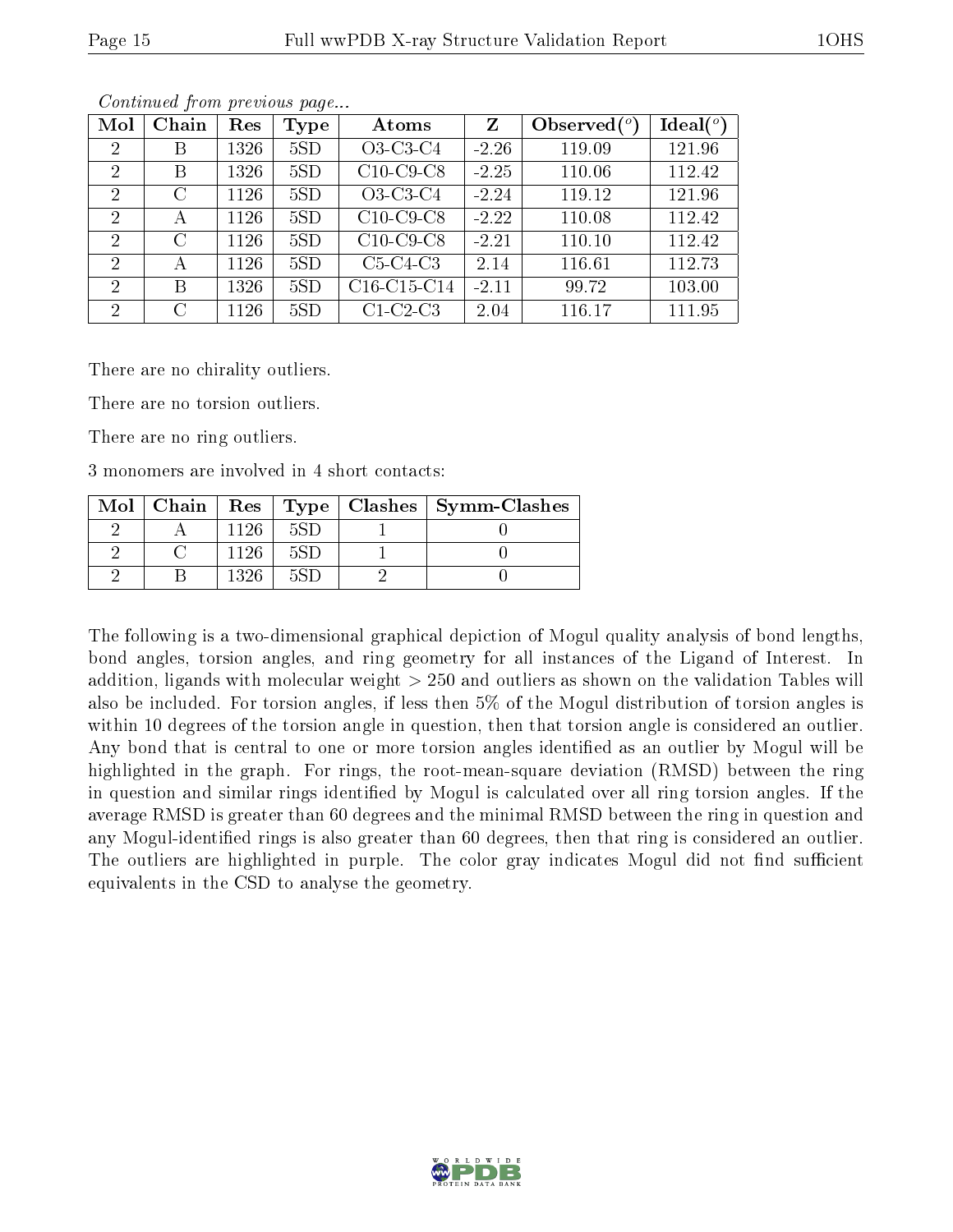

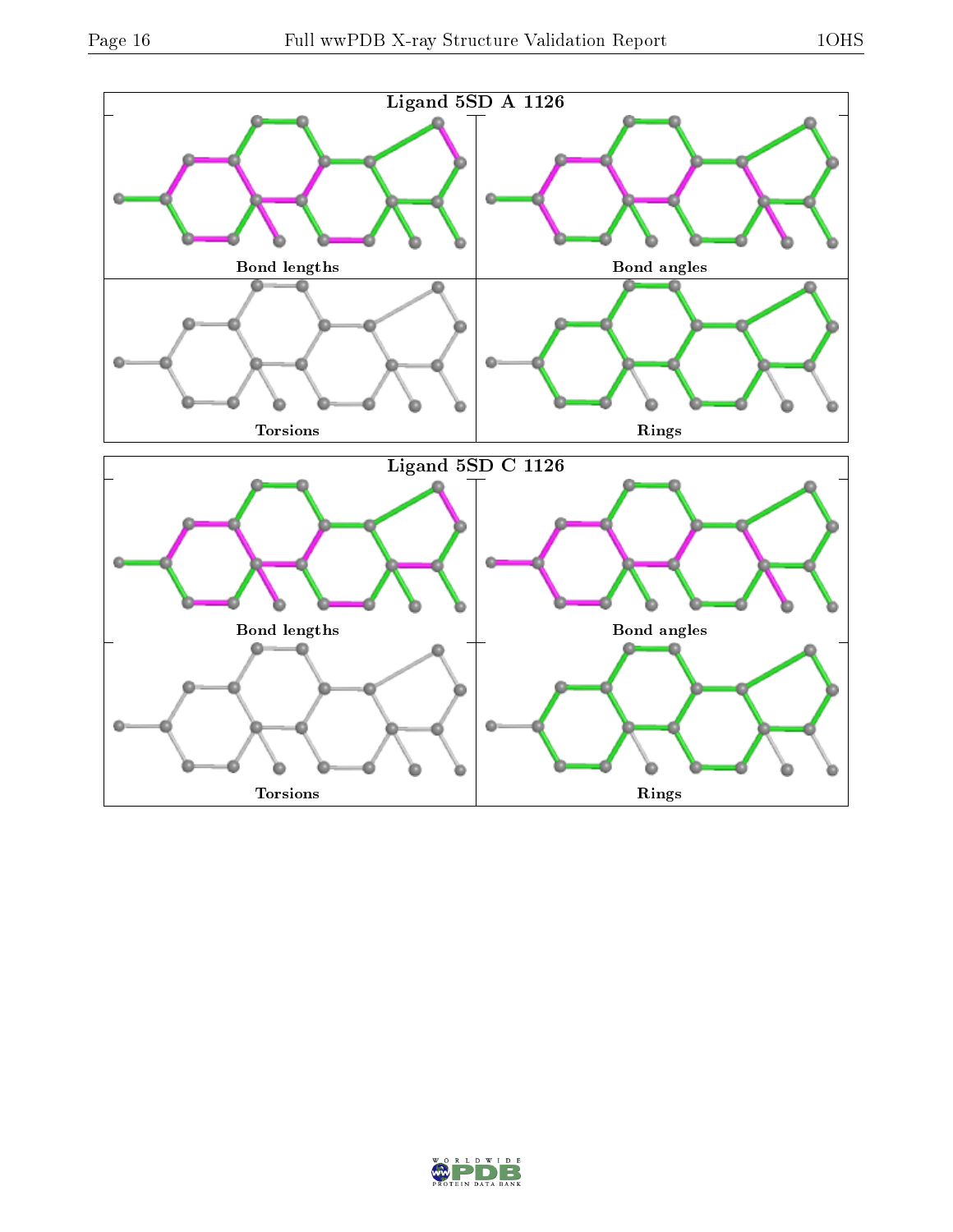

### 5.7 [O](https://www.wwpdb.org/validation/2017/XrayValidationReportHelp#nonstandard_residues_and_ligands)ther polymers (i)

There are no such residues in this entry.

### 5.8 Polymer linkage issues (i)

There are no chain breaks in this entry.